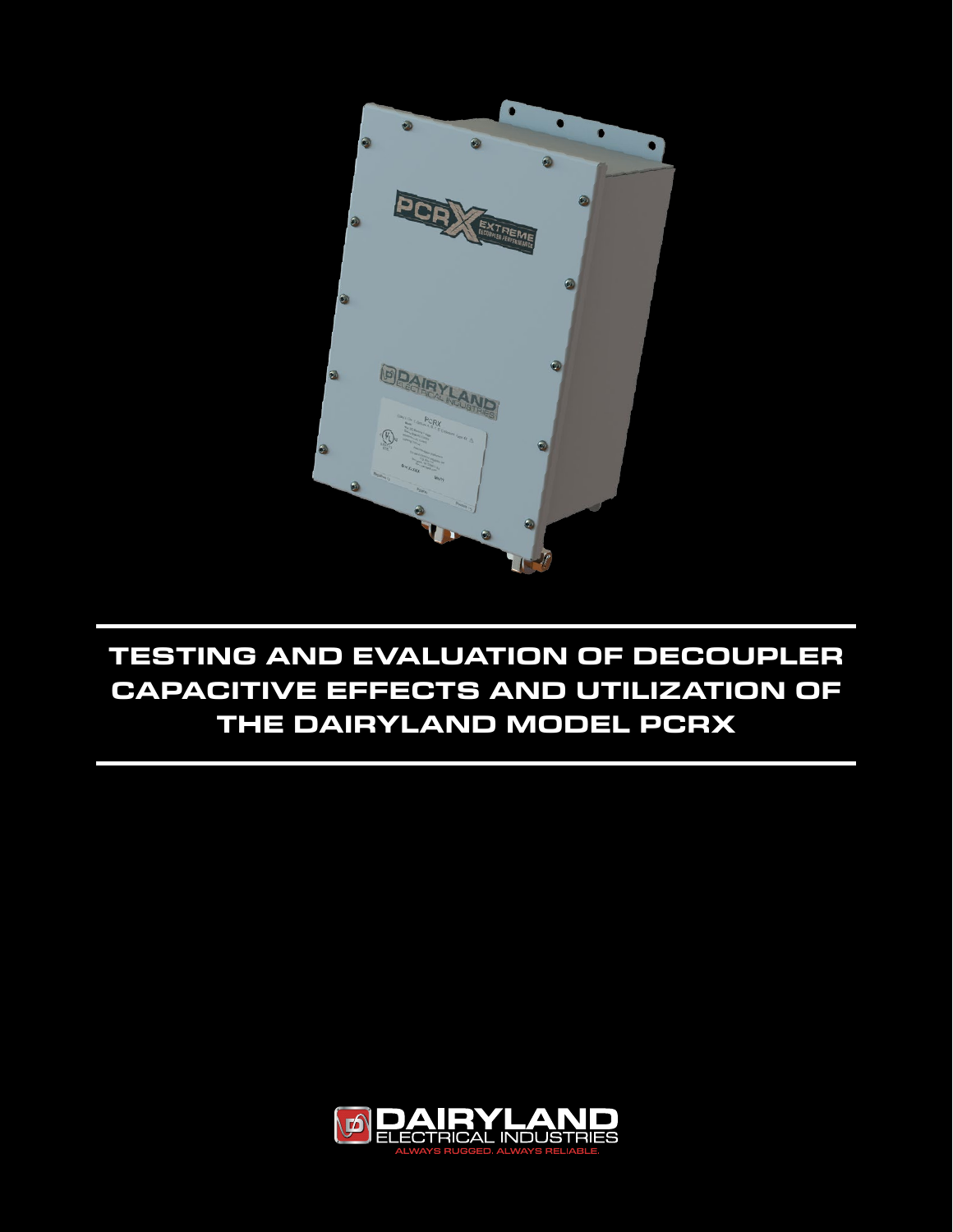#### **INTRODUCTION**

Confirming effective cathodic protection on a target structure involves verification of accurate measured potentials to compare against industry criteria. This is often performed via an interrupted survey to remove certain capacitive effect on these readings may remain in place due to the presence of decouplers. The purpose of this paper is to inform the reader of the issues involved, focusing on testing methodologies applicable to evaluating decoupler effects in the field, leading to correct product selection and appropriate survey settings appropriate for a successful survey. This considers conventional Dairyland decouplers, the Dairyland model PCRX, and testing with no decouplers in place. Safety aspects are also discussed in the course of the testing regimes.

# **TOPICS COVERED**

| • Cathodic protection needs                  | 3 |
|----------------------------------------------|---|
| • Interrupted survey needs                   | 3 |
| • Capacitive effects – comments and examples | 3 |
| • Survey evaluation approaches               | 4 |
| • Planning needed prior to testing           | 4 |
| • Equipment needed                           | 5 |
| • Overview of plan                           | 5 |
| • Foreign influences, interference, examples | 5 |
| • Cycle duration                             | 6 |
| • Safety                                     | 7 |
| • Evaluation of conventional decouplers      | 7 |
| • Introduction                               | 7 |
| • Test device proxy in place of decoupler    | 7 |
| • Conventional decoupler evaluation          | 8 |
| • Measurements needed                        | 8 |
| • Depolarization                             | 8 |
|                                              |   |

**[• Removal of existing decouplers](#page-8-0) 9** [• Safety discussion](#page-8-0) 9 [• Options if disconnection not possible 9](#page-8-0) [• How an isolated pipeline responds](#page-8-0) 9 [• Waveform offset](#page-9-0) 10 [• Conclusion of testing with decouplers removed](#page-9-0) 10 **[• Testing after installation of PCRX](#page-9-0) 10** [• Cycle duration](#page-9-0) 10 [• Measurements needed](#page-9-0) 10 [• Comparison of waveforms](#page-10-0) 11 **[• Summary](#page-11-0) 12**

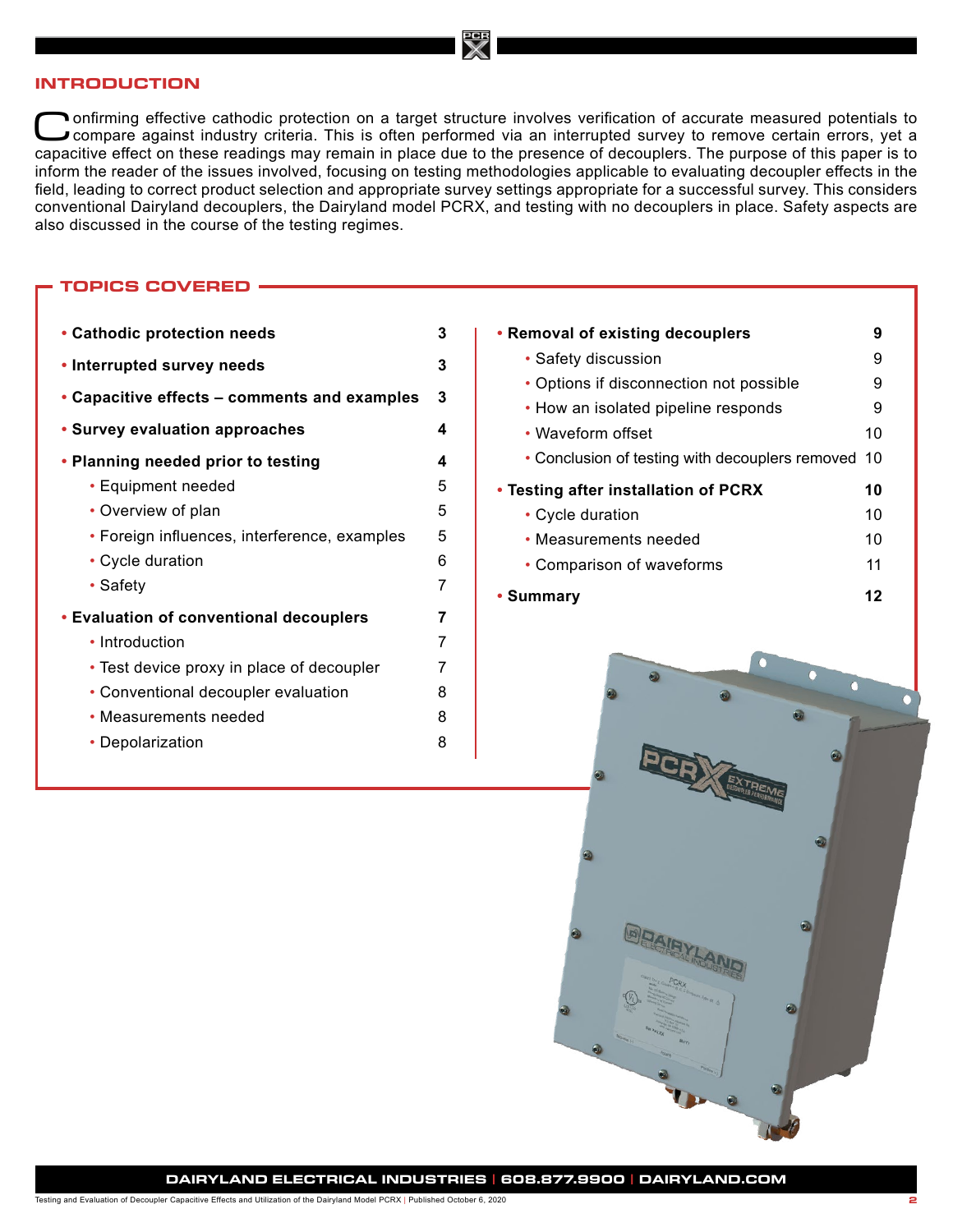# <span id="page-2-0"></span>**CATHODIC PROTECTION NEEDED**

Effective cathodic protection of buried assets, such as pipelines, is essential in preventing external corrosion. With the end result of preventing failures leading to asset loss, human harm, and environmental damage, pipeline owners have the self interest in verifying that effective cathodic protection is in place. In addition, operators may have oversight by governmental authorities, such as the Pipeline and Hazardous Materials Safety Administration, part of the US Department of Transportation, with the aim of verifying that safe operation includes review of corrosion prevention effectiveness. Cathodic protection potential measurements are part of the verification process that determine if a pipeline is adequately protected. However, typical at-grade measurements of the buried pipeline cathodic protection levels are subject to errors which must be overcome.

### **INTERRUPTED SURVEYS AS CATHODIC PROTECTION VERIFICATION**

An interrupted survey is the typical method of addressing the IR error that results from reading a potential on a pipeline that receives current as part of a cathodic protection system. Current, flowing through the soil, produces the IR error between the reference cell located at the soil surface, and the pipeline surface located some distance below the technician. Interruption of that current, followed by an immediate potential reading on the pipeline addresses that issue, with measurement and recording via a field data collection device. A typical waveform measured between the pipeline and the reference cell at the soil surface could appear as shown below in Figure 1.



*Figure 1: Typical acceptable interrupted survey response*

#### **CAPACITIVE EFFECTS ON INTERRUPTED SURVEYS**

As the pipeline environment contains additional complexity, other factors come into play which can affect an interrupted survey. Interrupted surveys involve GPS-synchronized interrupters being placed on all known current sources that contribute to the target pipeline. Decouplers are

common solid-state devices used on pipelines, for such purposes as mitigation of induced AC voltage from nearby power transmission lines, over-voltage protection of isolation joints, and CP isolation while grounding electrical equipment. The presence of decouplers may contribute an additive capacitive effect to the pipeline, which can cause an interrupted signal to decay exponentially instead of abruptly, affecting the captured potential value taken at a point in time. This can affect the conclusions by the operator regarding the evaluation of effective cathodic protection, with the resulting potentials being found too electronegative, falsely indicating adequate protection. An example of a capacitive effect indicated by slowly changing potentials is shown in Figure 2. Evidence of capacitive effects, besides the wave shape, appears in the potentials that fail to plateau at the full ON value and remain too electronegative during the OFF period. OFF potentials much more electronegative than approximately -1.2V relative to copper-copper sulfate reference cell are likely in error.



*Figure 2: Typical unacceptable interrupted survey response*

Another example, also indicating a failure to reach the full ON potential or a valid OFF potential, depicts the delayed waveform as a "shark fin" as seen in Figure 3.



*Figure 3: Typical unacceptable interrupted survey response*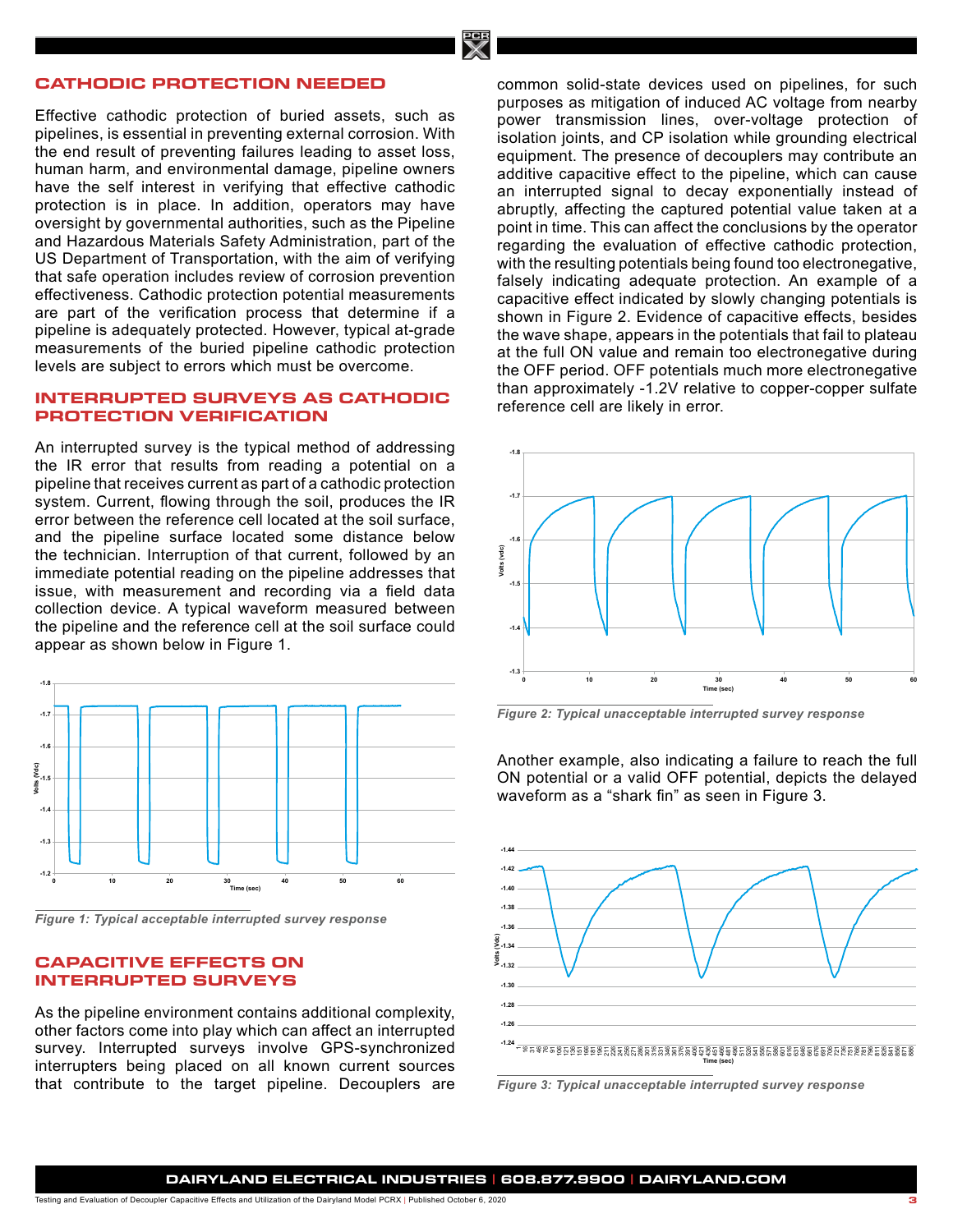# <span id="page-3-0"></span>**PIPELINE SURVEY EVALUATION INTRODUCTION**

A separate Dairyland paper, entitled "Dairyland PCRX: A Solution For Efficient, Accurate, and Safe Interrupted Surveys," explains the reason for capacitive effects, while the focus of this paper is to address the process of evaluation and testing of pipelines that may have such effects present due to decouplers. Note that sources other than decouplers may contribute to capacitive effects.

The goal of this paper is to leave the reader aware of how to identify an unacceptable OFF potential, the process of evaluation of an existing pipeline regarding capacitive effects, data to be gathered, and comparison of conventional decouplers with PCRX response.

The most typical scenario involves the evaluation of an existing pipeline with conventional decouplers already installed. The user may already be aware of unacceptable polarized potentials from past surveys, such as typical responses seen in Figures 2 and 3 on the previous page. Evaluation involves interruption and cycling of all traditional current sources affecting the target pipeline using GPSsynchronized interrupters, with capture of resulting potentials, for combinations of:

- Conventional decouplers installed
- All decouplers removed (or other baseline measurement, subject to allowance)
- PCRX installed (assuming the need for the PCRX based upon results, or if the PCRX is being benchmarked against the other cases)

The case of removal of decouplers during testing is dependent upon certain safety considerations being addressed, discussed in the section "Removal of Existing Conventional Decouplers."

Note that the order of these tests depends upon whether or not conventional decouplers are already installed. Evaluation prior to the installation of any decoupler, where the user has concerns that an intended decoupler installation could cause capacitive effects and wonders if there is a test method for such evaluation before purchase of a particular design of decoupler, will be considered first.

In summary, testing may proceed in one of two orders of operation, as shown in Figures 4 and 5.



**TEST SEQUENCE** 

**Figure 4: Test sequence - conventional decouplers present initially No decouplers present in the set of the set of the set of the set of the set of the set of the set of the set of the set of the set of the set of the set of the set of the set of the set of the set of the set of the set o** 



*Figure 5: Test sequence – no conventional decouplers installed*

# **PLANNING NEEDED PRIOR TO INSTALLATION OF EITHER TYPE OF DECOUPLER**

The operator needs a method to determine if capacitive effects are present on their pipeline, whether a conventional decoupler will allow for an efficient and accurate interrupted survey, or if a PCRX is required instead. If an operator has not acquired the appropriate decoupler due to unknown conditions about capacitive effects, certain evaluation methods can shed light on whether a conventional decoupler or a PCRX is the appropriate product to use. The following procedures provide guidance to the reader on how these issues can be addressed.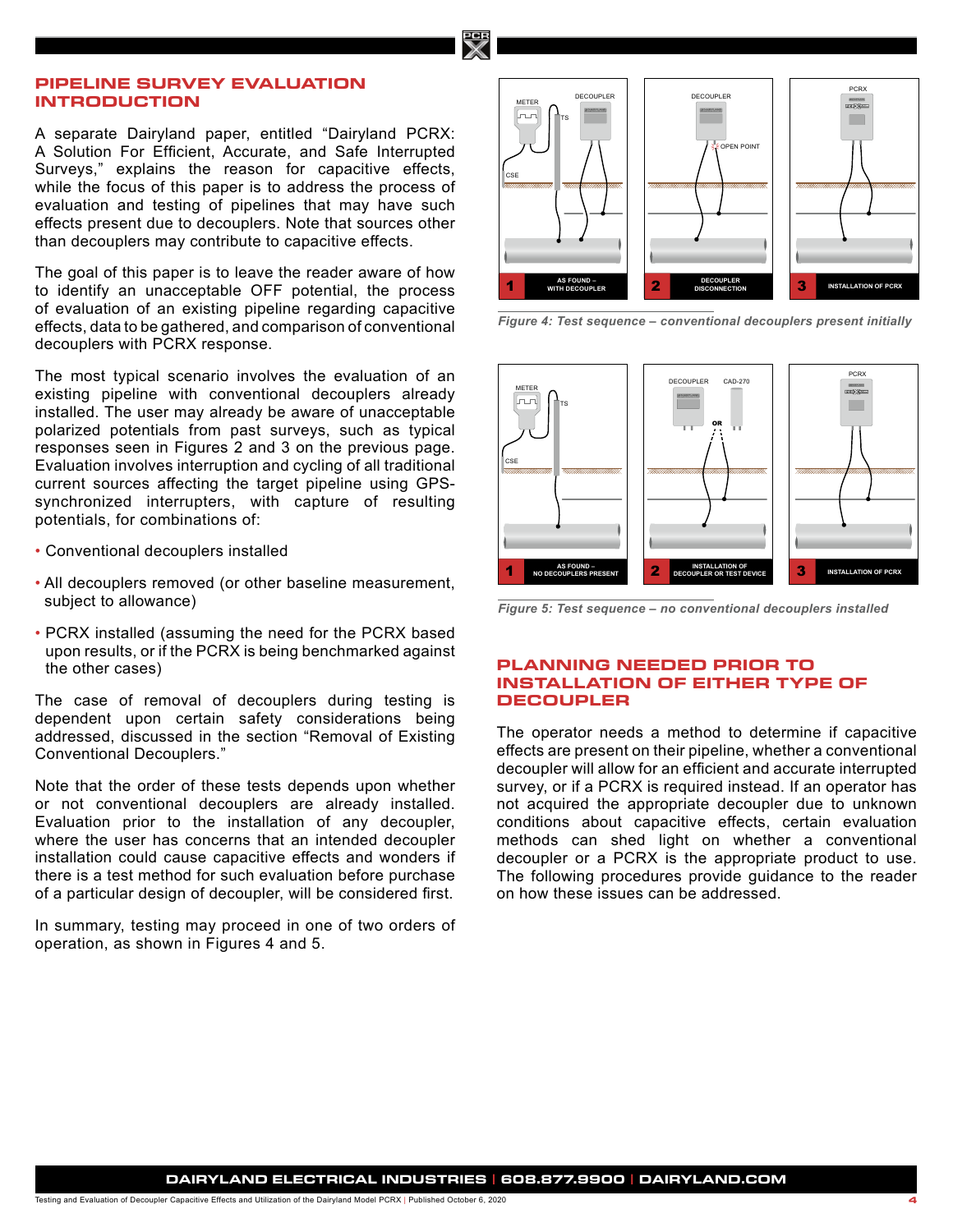# <span id="page-4-0"></span>**Equipment Needed**

The user site first requires the following minimum installation:

- Finished pipeline installation
- For an AC mitigation application, the installed grounding systems, with insulated conductor attachment both from the pipeline and grounding system to an accessible above-grade point or enclosure
- A functioning CP system, presumably with impressed current rectifiers
- GPS-synchronized interrupters installed on all current sources (including influencing foreign impressed current systems)
- Availability of either:
	- Spare conventional decouplers for each intended decoupler location, presumably also in the permanent pedestal or enclosure, itself already installed, or
	- Capacitive Assessment Device, model CAD-270: Dairyland test devices that mimic the effect of a conventional decoupler, at each intended decoupler location.
- Pipeline field data collection survey equipment, including display/recording equipment and Cu/CuSO4 reference cells
- Clamp-on AC rms ammeter, suitable for measurement to 80A



*Figure 6: Typical field equipment and interruption response*

#### **Overview of Plan**

Consider the anticipated method for capturing or identifying the location of each decoupler site along the pipeline right-of-way for consistent recording and comparison. In addition, any other key features should be likewise located and identified, such as test stations, coupons, or other relevant structures.

Where a pipeline does not yet have decouplers installed and bonds are open between the pipeline and the grounding system, this is an opportunity to take measurements that represent the pipeline where CP has been applied and stabilized yet no capacitive decoupler effects are present. While cycling all current sources using interrupters, waveforms of polarized potentials can be obtained and recorded. Comparison of those values to a few spot measurements using an IR-free or interrupted coupon in the same pipeline segment is encouraged, as this can validate if the polarized potentials are consistent and accurate. These baseline readings will be compared against those with a conventional decoupler and the PCRX to show similarities and differences. Performing this pre-test is most valuable when waveforms are viewed by the user to confirm that the ON and OFF durations are as expected, that a polarized potential reading can be achieved, and that foreign sources are not present.

Viewing waveforms of the ON and OFF potentials during rectifier cycling can be extremely helpful, providing an immediate graphical indication of system response during the interrupted survey. The "no decoupler" scenario should display as a clean and rapidly changing potential trace, at the expected ON and OFF potentials. Users should examine and resolve significant deviations from the norm, as once established and recorded this baseline set of potentials will be the reference for other readings. An example of typical field equipment and an on-screen indication of an acceptable interrupted survey is shown in Figure 6.

# **Foreign Influences, Invalidating Conditions, Optional Baseline Measurements**

Waveforms and individual potential values can indicate foreign influence via shifted values when compared to expected, historical, or IR-free/interrupted coupon readings. The user may attempt to identify and correct such influence, if reasonable, before continuing with the evaluation.

Influences can include uninterrupted sources, such as:

- Failed or jumpered isolation joints
- Interference bonds to other pipelines
- Unaddressed rectifiers
- Directly connected galvanic anodes, mitigation conductors, or grounding systems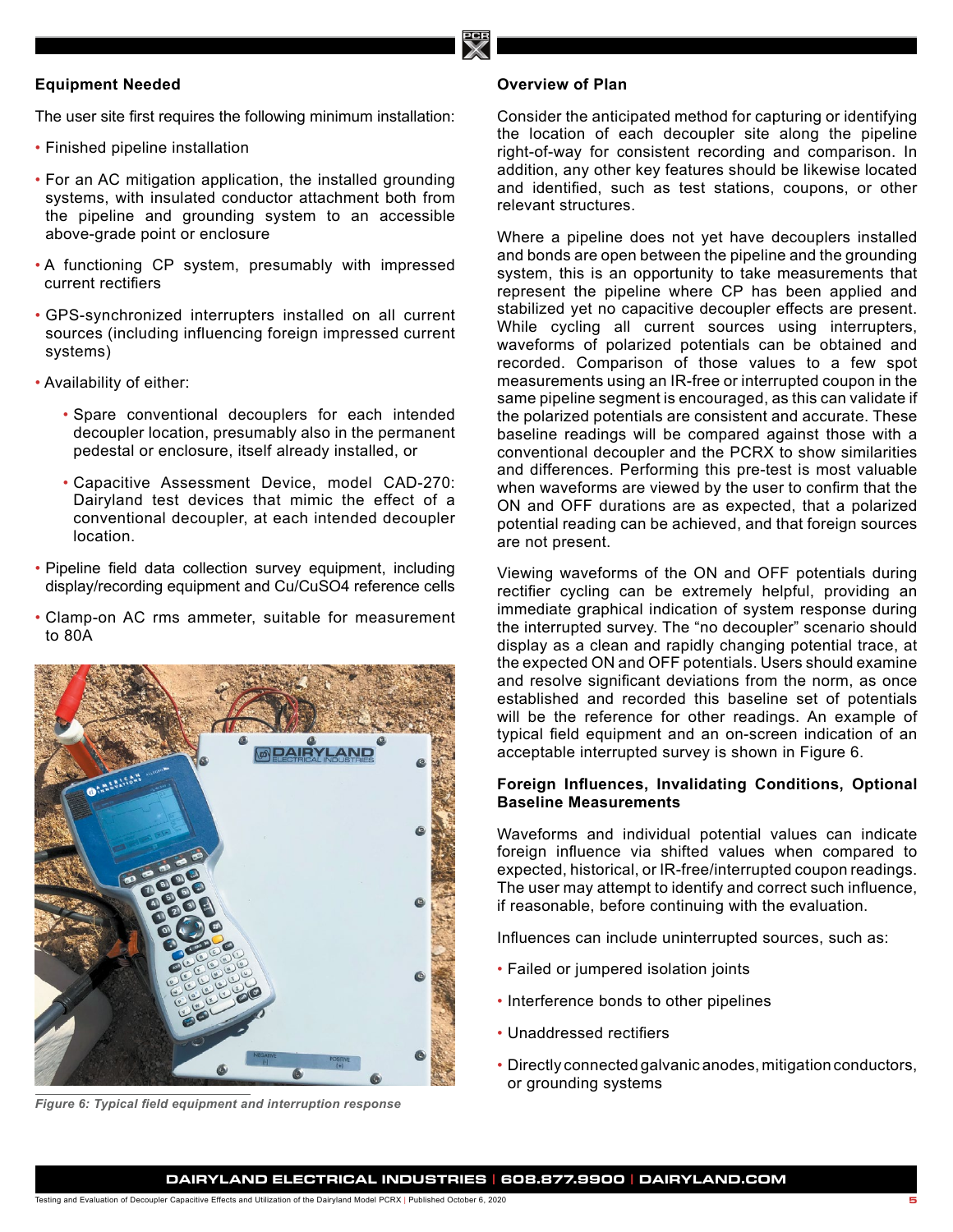- <span id="page-5-0"></span>• Existing decouplers
- Neighboring pipeline CP voltage gradients encompassing the target pipeline
- Telluric effects from geomagnetic storms
- Stray DC rail current

Interference bonds will need to be considered by the user, as these normally become part of the delivery of CP current to the pipeline, and removal may be contrary to evaluation of the pipeline CP in its normal state. Inclusion during an interrupted survey will likely result in current exchange that will affect the survey conclusions.

The operator should determine the status of the target pipeline segment regarding electrical isolation, identifying which features or influences are on that segment. Existing decouplers may or may not be electrically on the same segment of pipeline being tested. For example, decouplers on the opposite side of a functional isolation joint that does not have any metallic bypasses around it would not be electrically connected to the target pipeline segment, and therefore not contribute to a capacitive effect. The user may attempt to clear other sources via disconnection and/or synchronized interruption. In some cases, such interfering sources cannot be identified or remediated. An example of this can be seen in Figure 7.



*Figure 7: Significant interference present, no decouplers attached*

Figure 7 indicates significant interference severely depressing the pipeline potentials. The pipeline owner indicated that the target pipeline was in a corridor with multiple pipelines and numerous foreign current sources. Such interference prevented the user from utilizing the "no decoupler" baseline measurement as a useful reference. Instead, the operator ended up comparing survey waveforms with conventional decouplers installed against those with the PCRX present to directly see the difference in response between these two types of decouplers during evaluation. A more typical interrupted waveform with no decouplers attached appears in Figure 8.



*Figure 8: Typical potentials, no decouplers present*

Where active foreign influence has been found present from testing described above as evidenced by unacceptably shifted potentials, without resolution, an alternate comparison value must be selected. One approach is to use an IR-free, or interrupted, coupon readings at one or several test stations along the survey location. While this method won't allow exact comparison to meter-by-meter data collection during a close interval survey (CIS), the readings should indicate an adequate baseline to the user such that comparison to readings taken with conventional decouplers and the PCRX allow valid conclusions. Alternatively, the PCRX could be compared directly with conventional decoupler response alone, without any other baseline measurement.

In the end, the user should note during evaluation whether or not known or observed interfering sources are present during the survey. Even if no known sources are present, the appearance of the OFF cycle waveform should be a clue as to possible unidentified contributors of direct current, based on the wave shape. With no decouplers present on the pipeline, and all other shorts or bonds cleared, waveforms that still exhibit a delayed OFF response are assumed to represent the as-found baseline condition against which conventional decouplers or the PCRX can be compared.

#### **Cycle Duration**

One should note the OFF period duration needed to view an accurate polarized potential. This period likely will be short for an isolated pipeline that has no decouplers installed, relative to that required for a pipeline suffering from capacitive effects. The period required when observing a conventional decoupler likely will need to be extended to see the potential decay, however this will then not be an identical duration between the two tests, if compared. Consider if overlay and alignment of waveforms is intended, such that identical ON/OFF cycle durations are desired. The PCRX response will typically be fast compared to the conventional decoupler, allowing a shorter OFF cycle duration. The section "Testing After Installation of PCRX" will compare the three survey conditions (no decoupler, conventional decoupler, PCRX) on a common graph with identical cycle durations.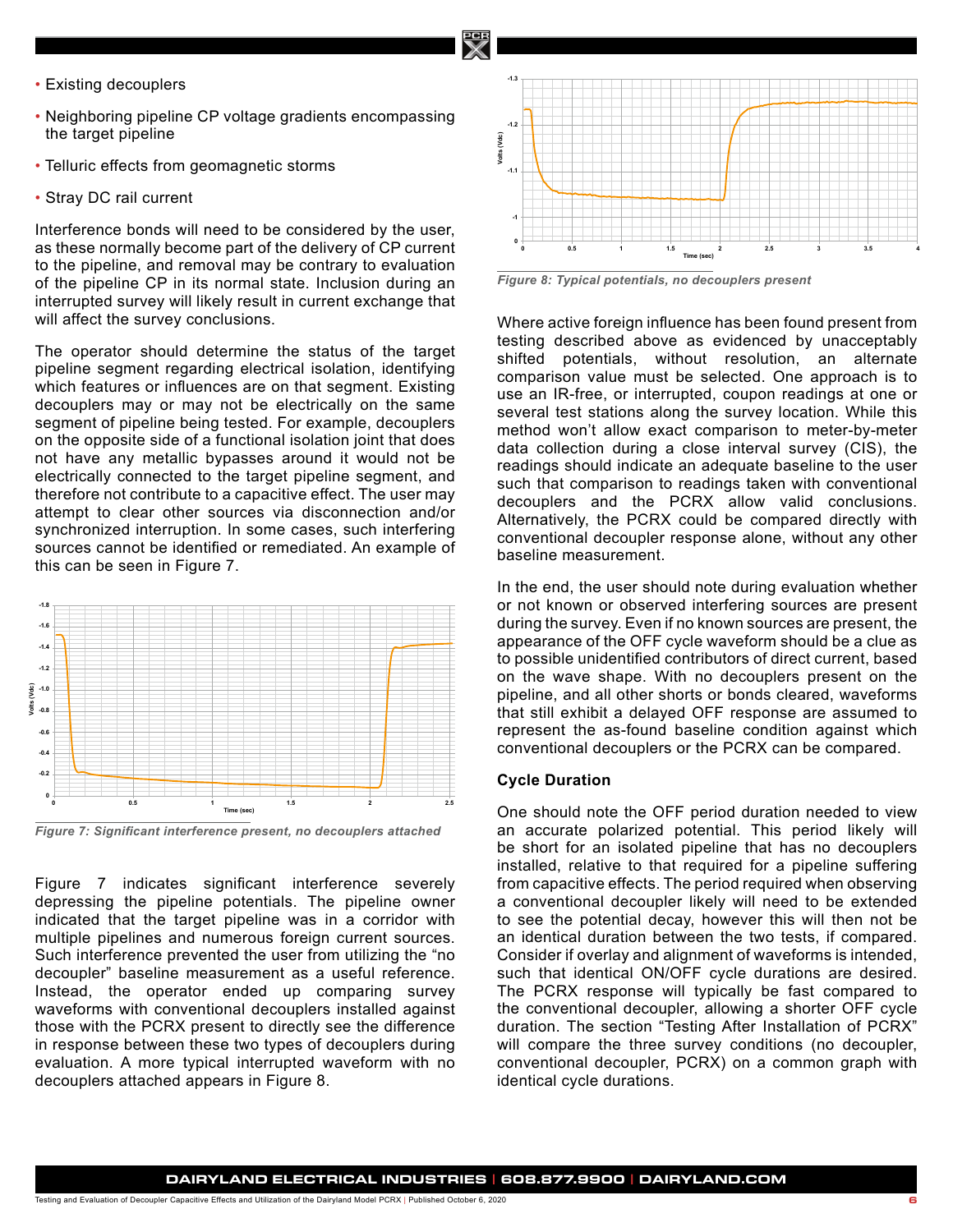<span id="page-6-0"></span>In summary regarding cycle duration, there may be one of two purposes served with an evaluation survey.

- Comparison of conventional decouplers against the PCRX. Here, the operator would likely use the same ON/OFF cycle durations for direct comparison. This typically will be the longer duration cycle needed to see the conventional decoupler response, while the faster PCRX response will be evident early in the cycle. Conversely, a longer cycle duration could be used to characterize the conventional decoupler, while a shorter cycle could capture the PCRX response.
- Prepare for and perform a Close Interval Survey (CIS): In this case, one would test to determine a duration that is optimized for fastest survey, utilizing the shortest OFF cycle that yields acceptable polarized potential capture.

#### **Safety**

One last aspect to consider involves personnel safety. A coated pipeline, subject to AC induction from nearby power lines, will rise in voltage to a degree determined by a number of variables. Personnel contact with any metallic portion of the pipeline, test station posts or wires, or other conductive structures will be in contact with that voltage, relative to earth. Decouplers are most often used for mitigation of such AC voltage effects and following discussions will address the impact of connection and disconnection of decouplers under these influences, relative to safety. See "Safety Discussion," below.

# **EVALUATION OF EXISTING CONVENTIONAL DECOUPLERS**

#### **Introduction**

The inclusion of conventional decouplers on a well-isolated pipeline system is often evident during an interrupted survey. Delayed OFF and ON waveform response, such as seen in Figure 2, may not yield capture of accurate polarized potentials. Specific effects on the target pipeline can be determined by attachment of decouplers at the intended decoupling locations, followed by evaluation of waveforms and values. For an existing pipeline with decouplers previously installed, the interrupted survey begins with this state first, with data capture at each decoupler location. In fact, this is the most common scenario that Dairyland has encountered – users finding capacitive effects present on conventional decouplers applied at some prior time and then proceeding to evaluation of the "no decoupler" and "with PCRX" conditions (if the PCRX is being evaluated or purchased). The operator will need to consider if decouplers can be removed and maintain a safe operating environment.

It is assumed that existing decouplers have been properly installed regarding product polarity. For Dairyland devices, the negative product terminal (typically left-hand terminal when facing the unit) should connect to the more negative structure and the positive to the more positive structure. These are typically the cathodically protected pipeline and the grounding system, respectively, however connection could be between two different cathodically protected pipelines or other arrangement. The general guidance above applies regardless of which structures are bonded to the decoupler. Incorrect polarity may cause CP current conduction through the decoupler under normal conditions, affecting the conclusions of a survey. Likewise, pipeline DC potentials in excess of the device threshold (for a given polarity) will cause the decoupler to conduct. See the Dairyland website article "Understanding Voltage Threshold Ratings for Decouplers and Over-voltage Protectors" for more information.

#### **Test Device Proxy for Conventional Decouplers**

Where users are concerned about the response of a conventional decoupler prior to purchase and installation, with regard to making an intelligent purchasing decision relative to the model PCRX, they have a quandary. Purchasing conventional decouplers just to find upon evaluation that they notably affect the interrupted survey response is not a practical choice. For this situation, Dairyland has designed a test device that acts similar to the capacitive response of a conventional decoupler. The Capacitive Assessment Device, model CAD-270, allows a low-cost option to accomplish this testing.

If the CAD-270 is to be utilized, these would be temporarily installed at the intended site of a permanent future decoupler for the duration of the test. Use of the device should be done only under specified and limited conditions to facilitate data gathering, as it is not allowed for permanent installation. While a convenient and low-cost device, the CAD-270 differs from a standard Dairyland decoupler in that it:

- Must be used in non-classified (non-hazardous) areas, even if the intended permanent (future) decoupler location is in a hazardous area
- Does not have AC fault or lightning capability, thus not guaranteeing over-voltage protection for transient conditions
- Is a non-polar device (polarity is not marked or relevant)
- Is not UL-listed, therefore must be used on a temporary basis only in non-hazardous, non-code-covered connections (not in code-covered equipment grounding or bonding connections)

However, similar to a conventional decoupler, it will perform steady-state AC mitigation, passing 50/60Hz current, collapsing AC induction voltage, and appearing as a low impedance device – fully representative of any standard Dairyland decoupler. It may appropriately be used for AC mitigation and general bonding in "ordinary locations," but only on a temporary basis for testing.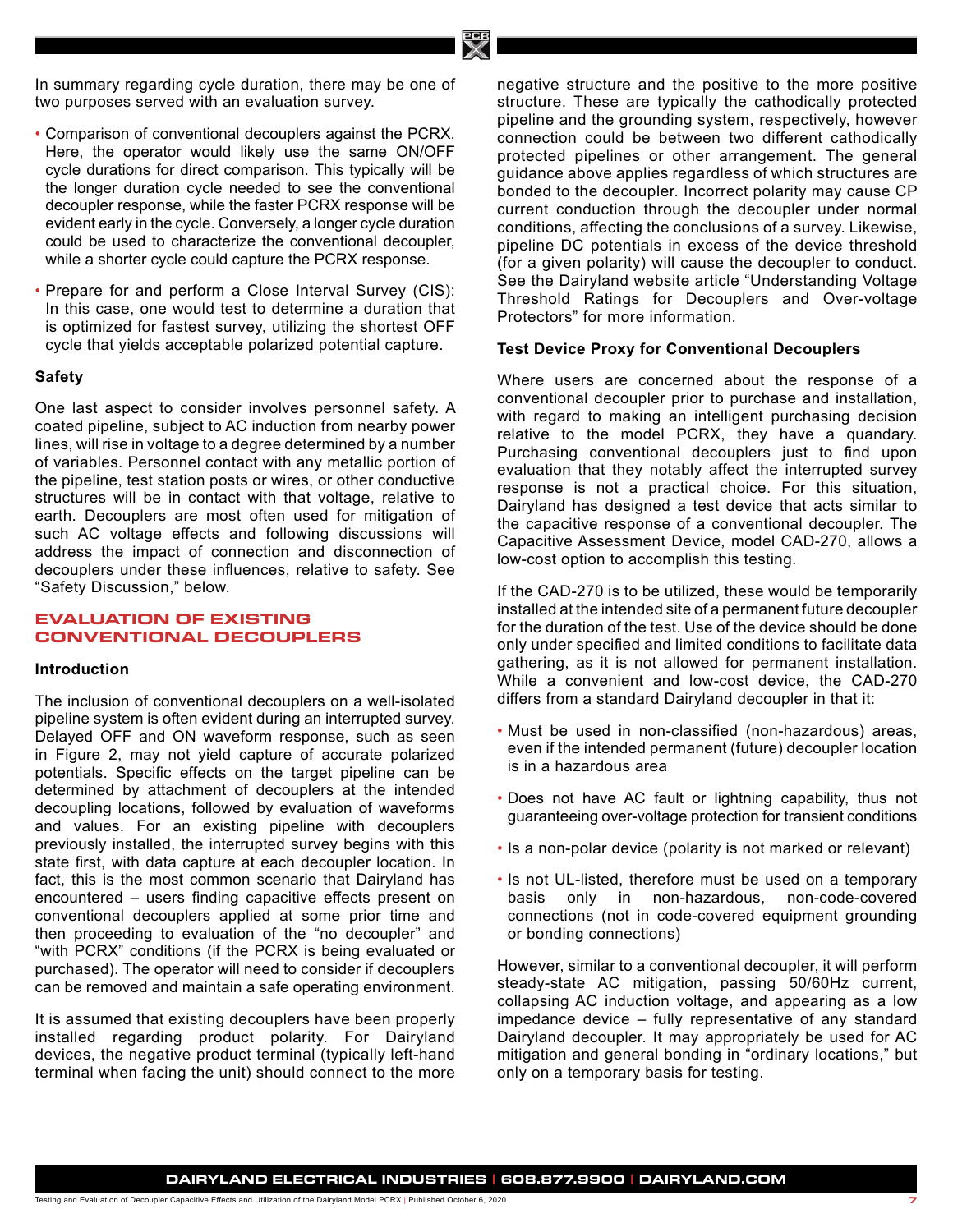<span id="page-7-0"></span>The CAD-270 is generally needed to consider conventional decoupler response only when such decouplers have not yet been acquired. The pipeline, at this point, does not yet have any form of over-voltage protection, as that generally comes with the installation of the decouplers. While the test device can perform AC mitigation as it applies the capacitive effect to the pipeline for the purpose of trial survey evaluation, the above product limitations require the user to expeditiously perform the testing and acquire the resulting final decoupler design needed for permanent installation. Treating the CAD-270 as a permanent installation is an unacceptable use that could eventually result in failure of the device due to lightning or fault current, with the resulting lack of future over-voltage protection for the pipeline system and personnel.

#### **Conventional Decoupler Evaluation**

Returning now to consideration of existing conventional decouplers, such evaluation involves cycling interruption of all current sources while observing waveforms, with data capture at each of the decoupler locations. The duration of ON and OFF cycle periods should be adequate to see the system response. Although the capacitive effects likely will show a decaying response during the OFF cycle, such that a suitable cycle duration is in question, it should be chosen as a reasonable length to characterize the overall response. While this waveform might not be acceptable for acquiring a correct polarized potential on the pipeline, it is successful if it demonstrates and quantifies the capacitive effect for several purposes:

- Warning the operator that different techniques are needed on the target pipeline to capture polarized potentials
- Showing the duration of the exponential decay due to the entire system that makes up the target pipeline segment, including decouplers, soil characteristics, coatings, and other factors
- Allowing determination of typical errors in potential values due to capacitive effects relative to other reference measurements that will be taken
- Indicating if alteration of interrupted survey settings could yield an acceptable result, such as by lengthening the OFF cycle duration from a shorter standard setting (as well as proportionally lengthening the ON cycle)

The user will note that the capacitive effect applies to all attempted voltage changes on the system. This includes the ON cycle portion, with exponential increase up to the stabilized ON value, as the system reaches equilibrium. Should the ON potential not stabilize, that cycle duration is likely not long enough and should be extended in order to maintain cathodic protection as the survey continues.

## **Measurements Needed**

The user should capture waveforms and potential values at each decoupler (or model CAD-270) location, timestamped and consistently geo-referenced for comparison to other reference measurements. Waveforms should have a long enough OFF cycle duration to adequately characterize the decoupler response, although this likely will not allow for decay to the equivalent potential seen with all decouplers removed. It is anticipated that the OFF cycle duration with conventional decouplers will be longer than that used when surveying either with all decouplers removed or with the PCRX installed, however consider the section above regarding selection of cycle duration.

In addition, manually measure and record the steady-state AC rms 50/60Hz current flowing through the device, using a clamp-on AC ammeter. Note that conventional Dairyland decouplers have a standard steady-state rating of 45 AC rms across multiple product lines, while the model PCR product line additionally has an optional 80A rating. The measured values should not exceed the product rating. It is important to note that measurements approaching or exceeding 40A AC rms indicate that steady-state conditions will likely exceed the rating of the PCRX, if that product is being considered, and the user should contact Dairyland for options. See also more extensive notes about current measurement in the section "Testing after installation of PCRX" and subsection "Measurements needed."

## **Depolarization**

Operators synchronously cycle rectifiers to allow needed measurements during the OFF cycle while providing adequate cathodic protection during the ON cycle. Performed correctly, the pipeline will maintain consistent sets of potentials throughout the duration of the survey. Where inadequate CP is supplied to the pipeline, potentials will decay from the polarized value, ultimately toward the native potential of the metal involved.

Where decouplers are involved during an interrupted survey, the comment often arises that an extended OFF period may result in depolarization. This is generally not true, unless the duration was excessive and the capacitive effects were fully discharged or eliminated. Said differently, if the capacitive effect of a decoupler acts as an unintentional uninterrupted source, it is supplying current to the pipeline similar to any other uninterrupted source, such as a rectifier. The supply of current to the pipeline coating defects shifts the potential of the pipeline more negative, which can be easily seen in the slowed response during an OFF cycle. The fact that the pipeline potentials are too electronegative during the interrupted survey is evidence that current is being supplied to the pipeline. In turn, while yielding potentials that are not usable and must be corrected, the result of such current supply and electronegative potentials indicates that depolarization is not at work. Only when the capacitively supplied decoupler current is extinguished could depolarization begin.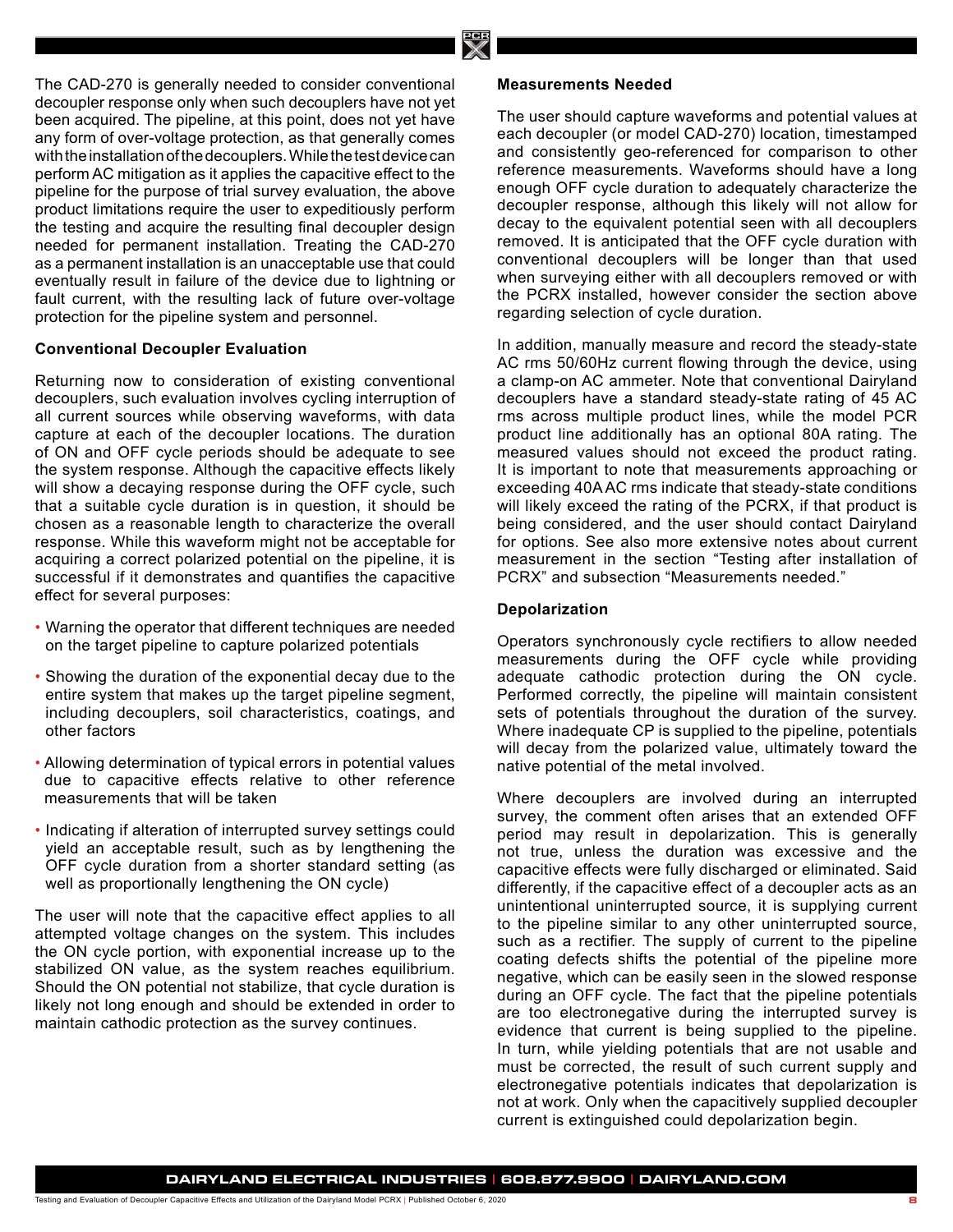# <span id="page-8-0"></span>**REMOVAL OF EXISTING CONVENTIONAL DECOUPLERS**

A second possible survey condition exists where existing decouplers are removed from service in order to provide a baseline measurement with elimination of capacitive effects. This attempts to be the equivalent case to a pipeline prior to installation of any decouplers. In such a scheme, where the decouplers are employed in mitigation of active AC induction, removal cannot be casually performed without consideration of the safety impacts.

# **Safety Discussion**

Disconnection of decouplers must be carefully considered before any actions are taken, due to the possibility of hazardous AC steady-state induced voltage being present when the decouplers are removed and there is no connection of the pipeline to the grounding system. Decouplers perform an inherent AC voltage mitigation function, and their disconnection eliminates that safety function from the pipeline. Connection of decouplers where induction is present will instantly result in minor sparking, AC current flow, and AC voltage reduction. Removal results in sparking, interruption of AC current, and an instantaneous AC voltage increase. Sparking should not be allowed in classified hazardous locations, which may affect how installation and testing are performed. A full discussion of safety practices is not included here, hence the reader should reference additional information from Dairyland and industry.

Using industry guidelines and company safety practices, determine if some or all decouplers may be safely removed for the purpose of a test. NACE recommends in Standard Practice SP0177 that values above 15V should be mitigated for personnel safety. As decouplers are sequentially disconnected, the induced AC voltage on the pipeline typically increases with each device removed. Verification of the resulting open-circuit voltage can be made using a voltmeter and measuring between a pipeline connection and a grounding system or grounded structure, comparing to the NACE 15V criteria or other lower company criteria. Touch contact with the pipeline should not be made at a location where the decoupler has been removed unless such contact has been confirmed as safe via measurement. Disconnection of a single decoupler typically raises the local AC voltage on the pipeline by a limited amount, which increases as additional units are removed along the pipeline. However, this effect is greatly influenced by a number of factors and users should carefully evaluate if removal of decouplers is prudent and safe. Coordination should be made with other parties who may have access to other portions of the affected pipeline segment, regarding possible elevated touch voltage conditions that they did not expect to be present.

Related to the above, note that for the case involving a pipeline with no decouplers yet installed in an AC mitigation scheme, and there is no connection between the pipeline and grounding system, the same or elevated exposure exists. The unprotected pipeline is not limited in voltage due to AC steady-state induction, AC fault, or lightning conditions, until the appropriate decouplers have been connected to provide over-voltage protection and AC mitigation.

# **Options if Decouplers Cannot be Removed**

If all decouplers cannot be removed (only from this electrically continuous pipeline segment) to obtain a baseline measurement, then there are two options to consider.

- 1. An existing conventional decoupler will need to be swapped out with a PCRX unit one at a time. This presumes that no baseline measurement (all decouplers removed from the system) will be made, and comparison will only be made between a conventional decoupler and the PCRX. Data collection for this condition is only valid when all conventional decouplers have been swapped for PCRX units, otherwise a mixed system response will result, with added capacitance of the conventional decouplers still a part of the system. See the section "Testing After Installation of PCRX," below.
- 2. To allow some form of reference, coupons may be used to represent the pipeline condition where no decouplers are present. While only occasionally spaced along the target pipeline, one or more coupons allow comparison of potential measurements to both responses involving conventional decouplers and PCRX. Coupons can be momentarily interrupted or be of the IR-free design.

# **Isolated Pipeline Interrupted Response**

Interrupted current response for an isolated pipeline without decouplers or other current sources should appear roughly similar to Figure 1. Where a user has already obtained potential waveforms and values where decouplers are present, test waveforms of the isolated pipeline typically show a faster response time.

Figure 7 showed an extreme case where unidentified interference shifted the OFF potentials of an isolated pipeline to become severely more electropositive. Such a result may be useful in flagging the user about notable interference to be examined and resolved but will not allow the data to be used for comparison with decoupler measurements for the purposes described in this test regime.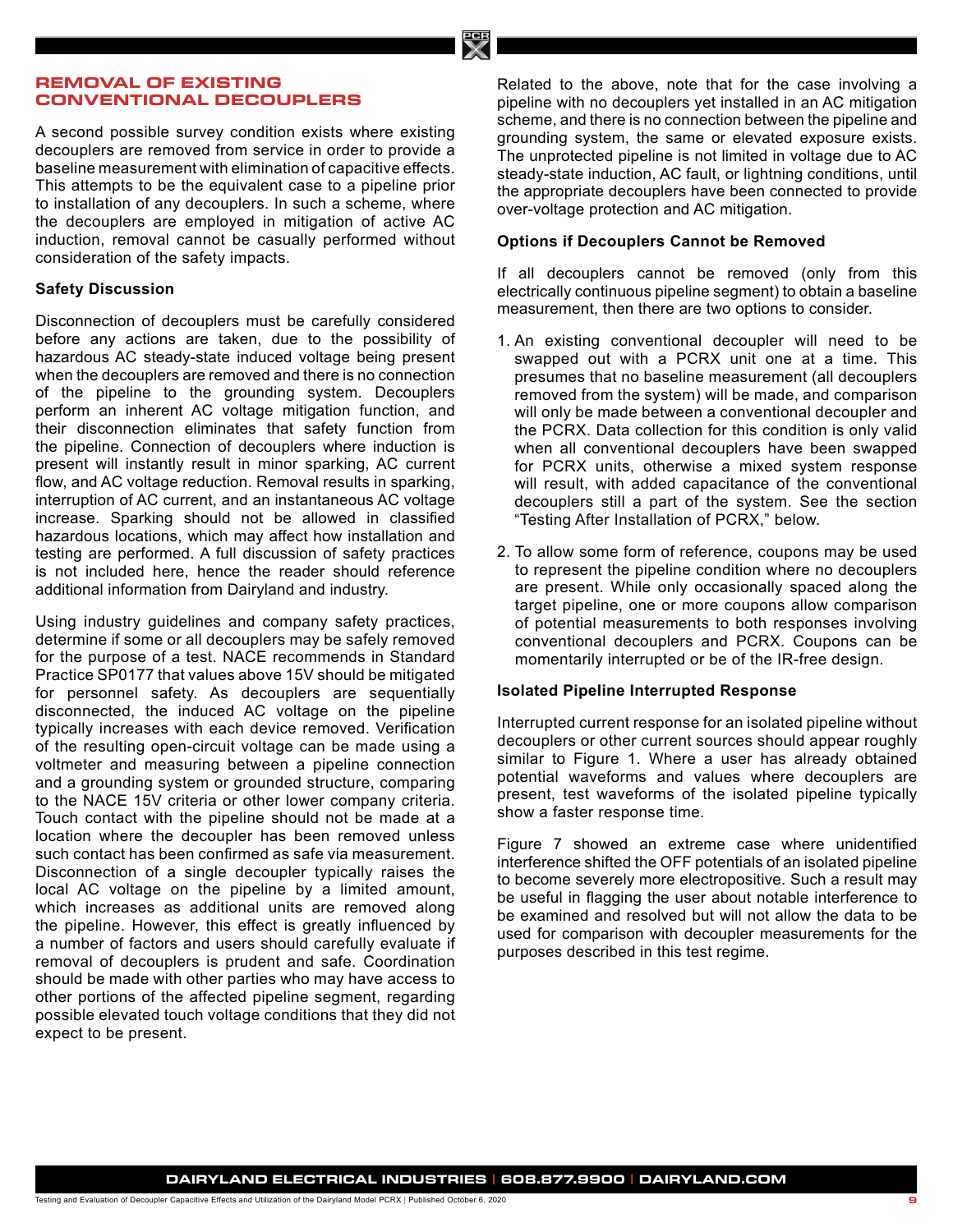#### <span id="page-9-0"></span>**Waveform Offset**

It has been observed that potential waveforms taken at different points in time may have an apparent shift along the vertical axis (potentials). An example of this is shown in Figure 9, where a 13mV difference is present at the onset of the OFF cycle. Measurements to date typically show shifts of zero to 20mV, although a few cases observed have been up to 50mV. This shift is still being studied, and cause is speculated to be due to variations from reference cell errors or placement, CP output, interference, or soil conditions. **As found**



*Figure 9: Waveforms with offset present*

Users may consider if the potential values from offset waveforms will be used as-is or normalized and overlaid, with alignment based on the starting ON potential. As to which waveform is used as the reference, it is assumed that the condition with "no decouplers" acts as the reference or baseline measurement against which other waveforms will be aligned. This is based on an electrically isolated, cathodically protected pipeline being the simplest scheme against which decouplers with capacitive effects (or the PCRX) could be compared. Figure 10 shows the (or the Forty, coald be<br>waveforms aligned. vav<del>c</del>io



*Figure 10: Alignment of waveforms in Figure 9*

#### **Conclusion – No Decouplers Present**

At this point, the user hopefully has a valid comparison between the interrupted response for the two conditions of with and without a conventional decoupler (or Capacitive Assessment Device, CAD-270, instead of the decoupler), showing if capacitive effects result in a measurable delay. For those pipeline segments that do not show an unacceptable delay with a conventional decoupler, such a decoupler is suitable for use on the pipeline. Where errors in potential measurements during interrupted surveys due to conventional decouplers are unacceptable, consideration of the PCRX will prove beneficial, discussed next.

# **TESTING AFTER INSTALLATION OF PCRX**

The PCRX design acts as if the device is camouflaged during interrupted surveys and does not appear to have a capacitive effect. Regardless of the order of test and installation outlined in Figures 4 and 5, the PCRX units can be installed following any analysis of conventional decouplers or other reference tests, such as with all decouplers removed. Evaluation and data recording should commence only after PCRX units have replaced all existing conventional decouplers on a particular isolated pipeline segment, as mixing of devices leaves the capacitance of conventional decouplers in play and affects the total system response. However, if no decouplers are on the segment as the PCRX is installed, evaluation of PCRX response is valid at any point during the addition of units to the pipeline, although not required. The user may elect to evaluate only when all PCRX units are installed, if desired, to assure that the effect of all installed devices is being considered.

#### **Cycle Duration**

Reference the discussion in the earlier section for selection of the appropriate survey cycle durations, as determined by the purpose of the survey. The cycle time may be aligned to other measurements, requiring an identical period, or may be optimized (shortened) if speed of data collection is key.

# **Measurements Needed**

The user should capture waveforms and potential values at each PCRX location, timestamped and consistently georeferenced for comparison to other reference measurements.

In addition, manually measure and record the steadystate AC rms 50/60Hz current flowing through the device soon after connection into the circuit, using a clamp-on AC ammeter. The user should verify that the measured current is not approaching or exceeding the 45A AC rms conduction limit as each unit is installed, as this could otherwise damage the PCRX. If the current approaches or exceeds 45A AC rms, temporarily add a bypass system between the PCRX terminal connections to help share the current. Options for temporary bypass include a spare conventional decoupler, a Capacitive Assessment Device CAD-270, another PCRX, or a wire jumper of adequate current rating. The first three choices will block DC while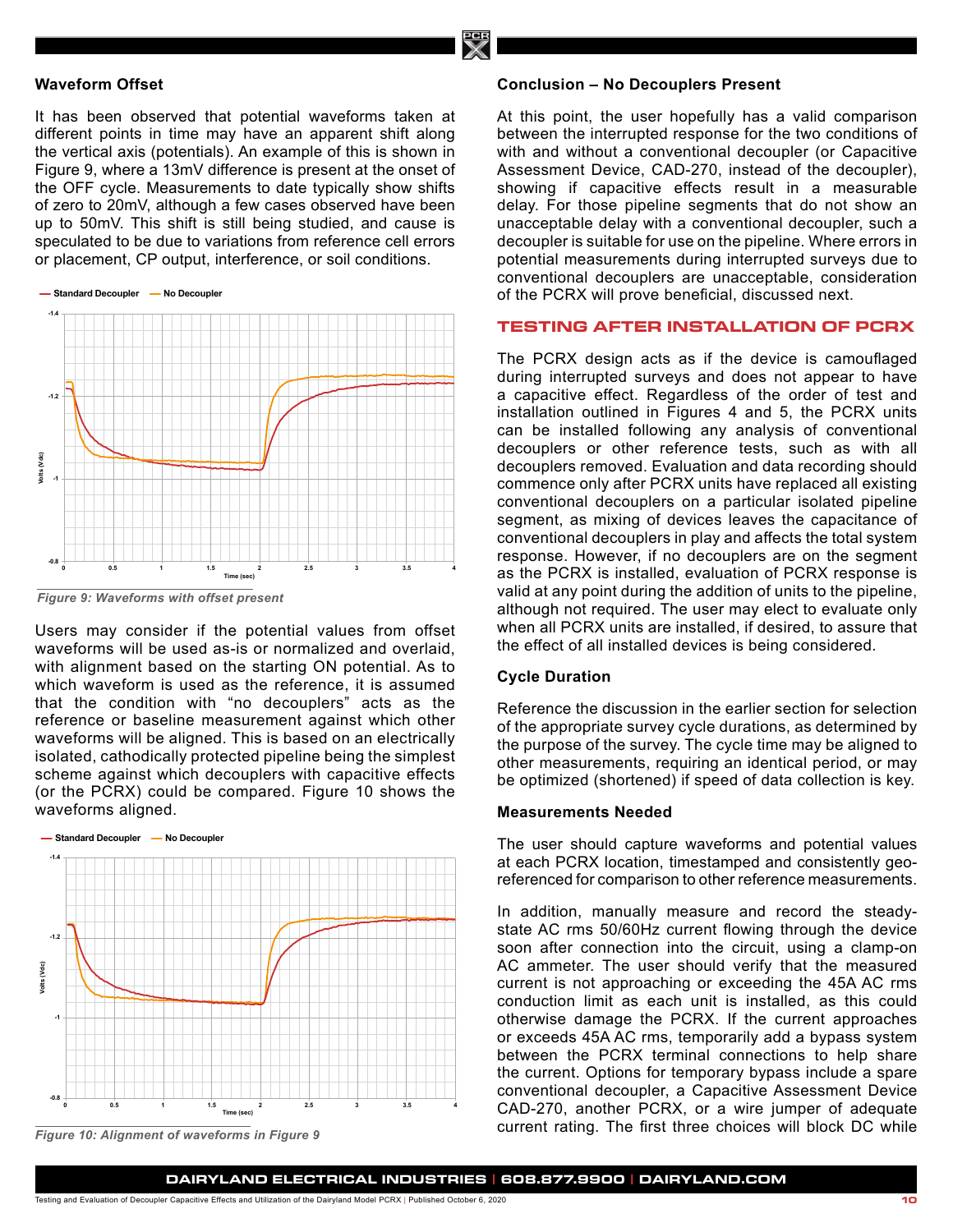<span id="page-10-0"></span>shunting AC current away from the target PCRX, sharing with the paralleled device. The wire jumper approach will affect CP until removed but is a possibility for temporary testing. As steady-state AC induction current through each PCRX may change as additional units are connected into the system, it is presumed that additional units will cause a reduction in current through any single PCRX to within the rating of 45A AC rms. This should be verified for each PCRX as it is installed. Ultimately, if current cannot be reduced to within the rating of any PCRX, then that unit must be disconnected from the system. This is not expected to be a common issue.

In order to measure the final steady-state AC through each PCRX, any parallel bypass methods must be removed. This is also required to see the PCRX performance during interrupted surveys.

A final note that qualifies the above steady-state current testing regards variations over time. Daily and seasonal changes in power line load current and soil resistivity will affect the resulting induction current through the PCRX. A measurement at one point in time may vary notably from another taken under different conditions. As a result, the allowable induction current through a given PCRX at a point in time should be limited to a value well below the ultimate rating of 45A AC rms in order to avoid product damage under maximum induction conditions. Worst case induction current conditions occur when power line load current is high and soil resistivity is also high. Operators may consider if these factors are known at the time of measurement, such that they can draw conclusions regarding alternating current measurements during PCRX testing.

#### **Comparison of Waveforms**

Following are a set of waveforms where a PCRX has been compared to having 1) no decoupler present ("All Disconnected"), and 2) a conventional decoupler present. Figure 11 shows the data as captured.

There is a small offset, compared to the "All Disconnected" condition, of approximately 13mV more electropositive for the conventional decoupler, and about 16mV more electronegative for the PCRX. Aligning the waveforms for this offset results in Figure 12. There is very close alignment between pipeline potentials measured with no decouplers present and with the PCRX installed.

Figure 13 further expands the timescale of Figure 12 to show the PCRX more clearly. It is seen that the PCRX response follows the pipeline potentials of the "no decoupler" case very closely. For a given pipeline response, the user must still make the decision of which point on the timeline represents the appropriate polarized potential to be captured for comparison to industry protection criteria. The PCRX makes this process easier, by allowing for a fast decoupler response that does not affect survey potentials, as compared to conventional decouplers.



**PIPELINE POTENTIALS**

*Figure 11: Standard decoupler, all disconnected & PCRX compared* 





**PIPELINE POTENTIALS**



*Figure 13: Expanded view of Figure 12*